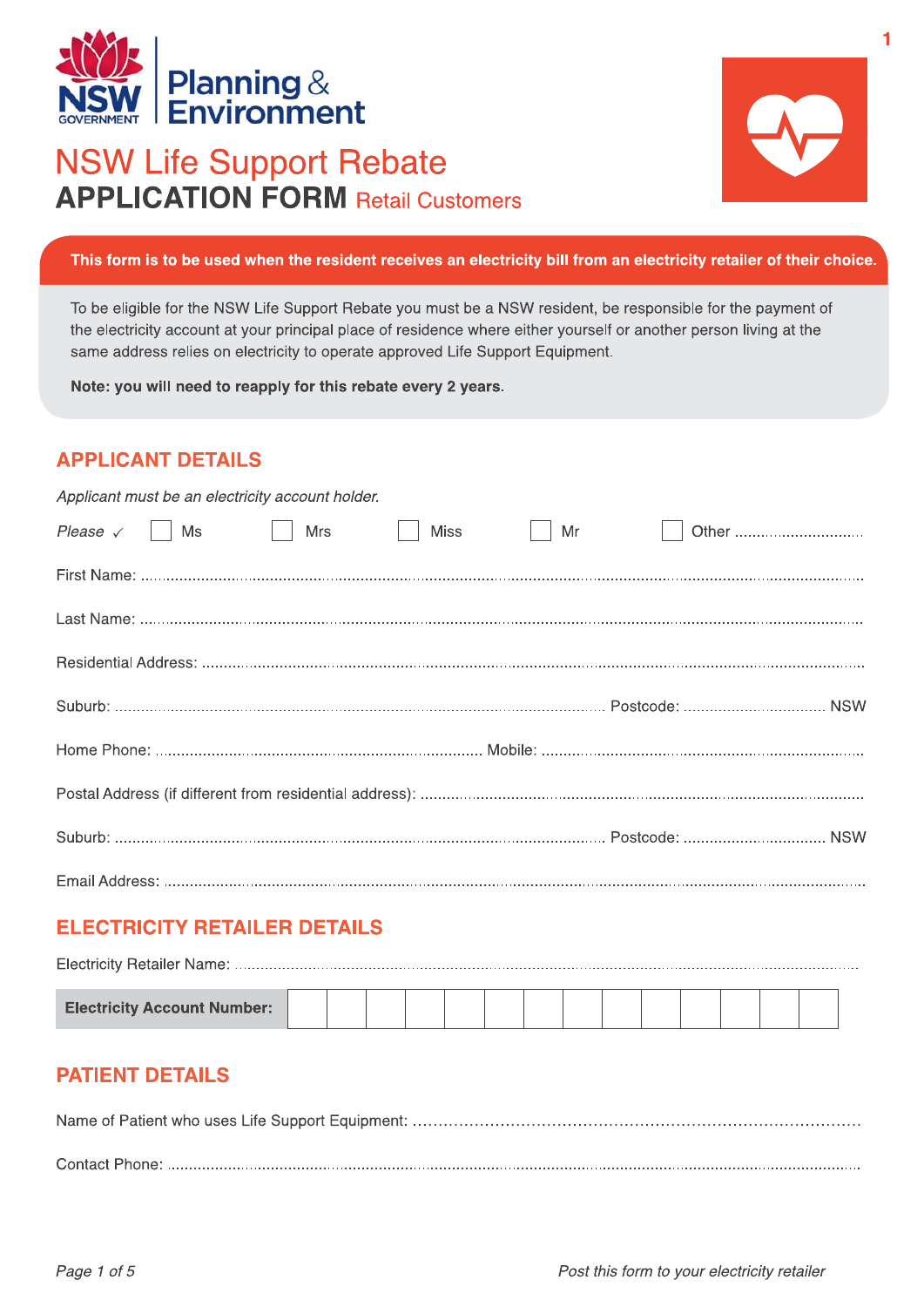

# **NSW Life Support Rebate APPLICATION FORM Retail Customers**



### **MEDICAL PRACTITIONER DETAILS**

(Hospital/clinic/practice)

#### APPROVED LIFE SUPPORT EQUIPMENT PRESCRIBED FOR THE PATIENT

The medical practitioner is required to tick the relevant boxes below. See 'Attachment 1' for more information on approved Life Support Equipment.

| Please Tick $ \sqrt{} $ | <b>Equipment</b>                            | Qualification                                                                            |
|-------------------------|---------------------------------------------|------------------------------------------------------------------------------------------|
|                         | Oxygen concentrators (FT)                   | Machine is used continuously for 24 hours a day                                          |
|                         | Oxygen concentrators (PT)                   | Machine is used less than 24 hours a day (part-time)                                     |
|                         | Positive Airways Pressure (PAP) Device (FT) | Machine is used continuously for 24 hours a day                                          |
|                         | Positive Airways Pressure (PAP) Device (PT) | Machine is used less than 24 hours a day (part-time)                                     |
|                         | Enteral feeding pump                        |                                                                                          |
|                         | External heart pump                         |                                                                                          |
|                         | Home dialysis                               |                                                                                          |
|                         | Phototherapy                                | $\blacksquare$                                                                           |
|                         | Power Wheelchair                            | Patient must be classified as a quadriplegic<br>NOTE: does not include mobility scooters |
|                         | Total Parenteral Nutrition (TPN) pump       |                                                                                          |
|                         | Ventilators                                 | NOTE: does not include nebulizers, humidifiers or<br>vaporizers                          |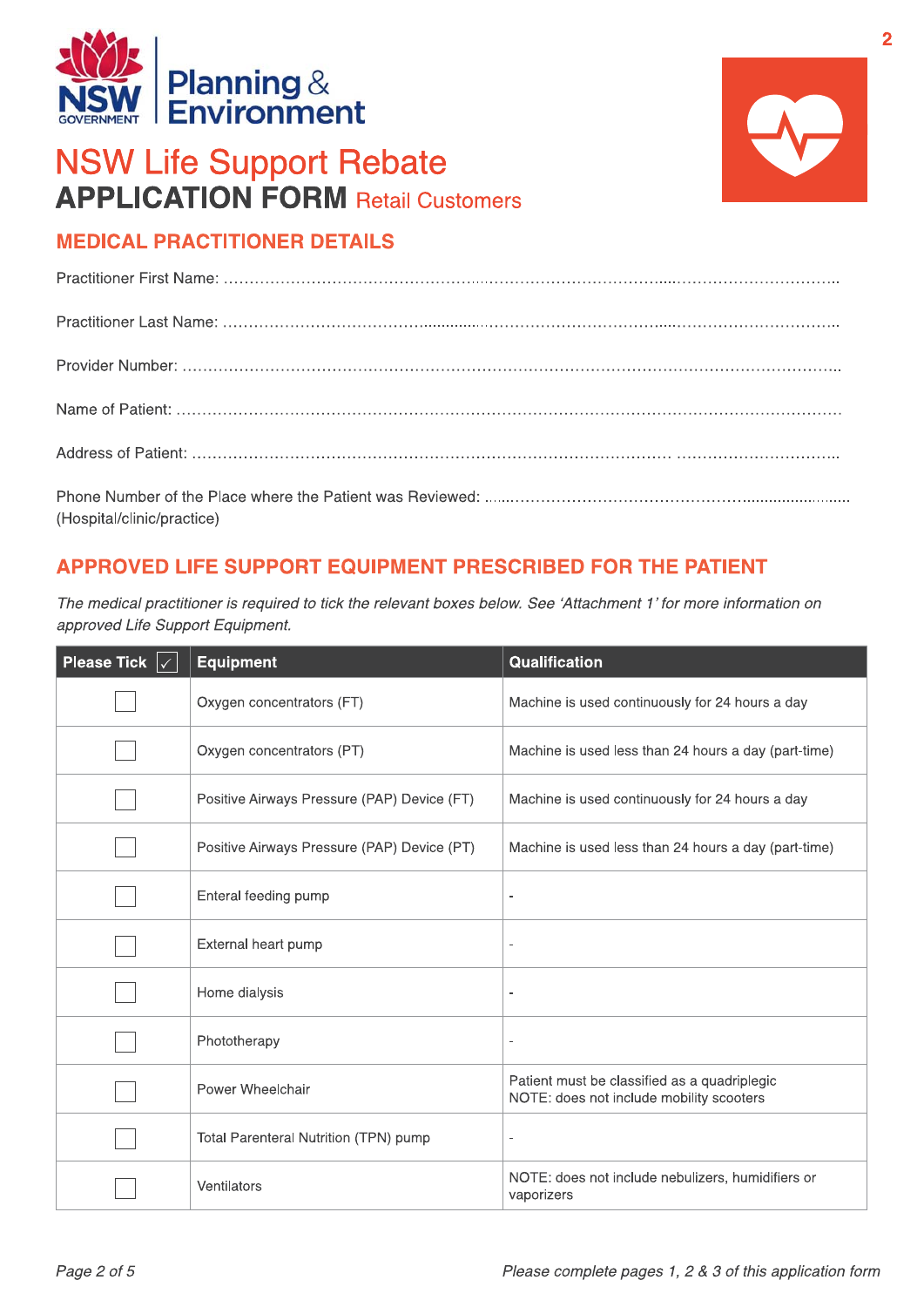

# **NSW Life Support Rebate APPLICATION FORM Retail Customers**



3

#### **MEDICAL PRACTITIONER DECLARATION**

I certify the above patient requires the use of the selected life support equipment.

#### **APPLICANT DECLARATION AND AUTHORISATION**

- All particulars provided on this application form are, to the best of my knowledge, true and correct.
- The electricity supply address for my electricity account is the primary place of residence for the above patient (if patient is different from the applicant/electricity account holder).
- I understand that this application is only valid for 24 months and will need to be renewed and validated by a medical practitioner (my GP/Specialist) after this time.
- I understand that to ensure priority of supply for the life support machine, my electricity supplier will need to provide my application details to the relevant electricity distributor.
- I will notify my electricity supplier in writing if my circumstances change including the validity of this application or my entitlements to the Life Support Rebate.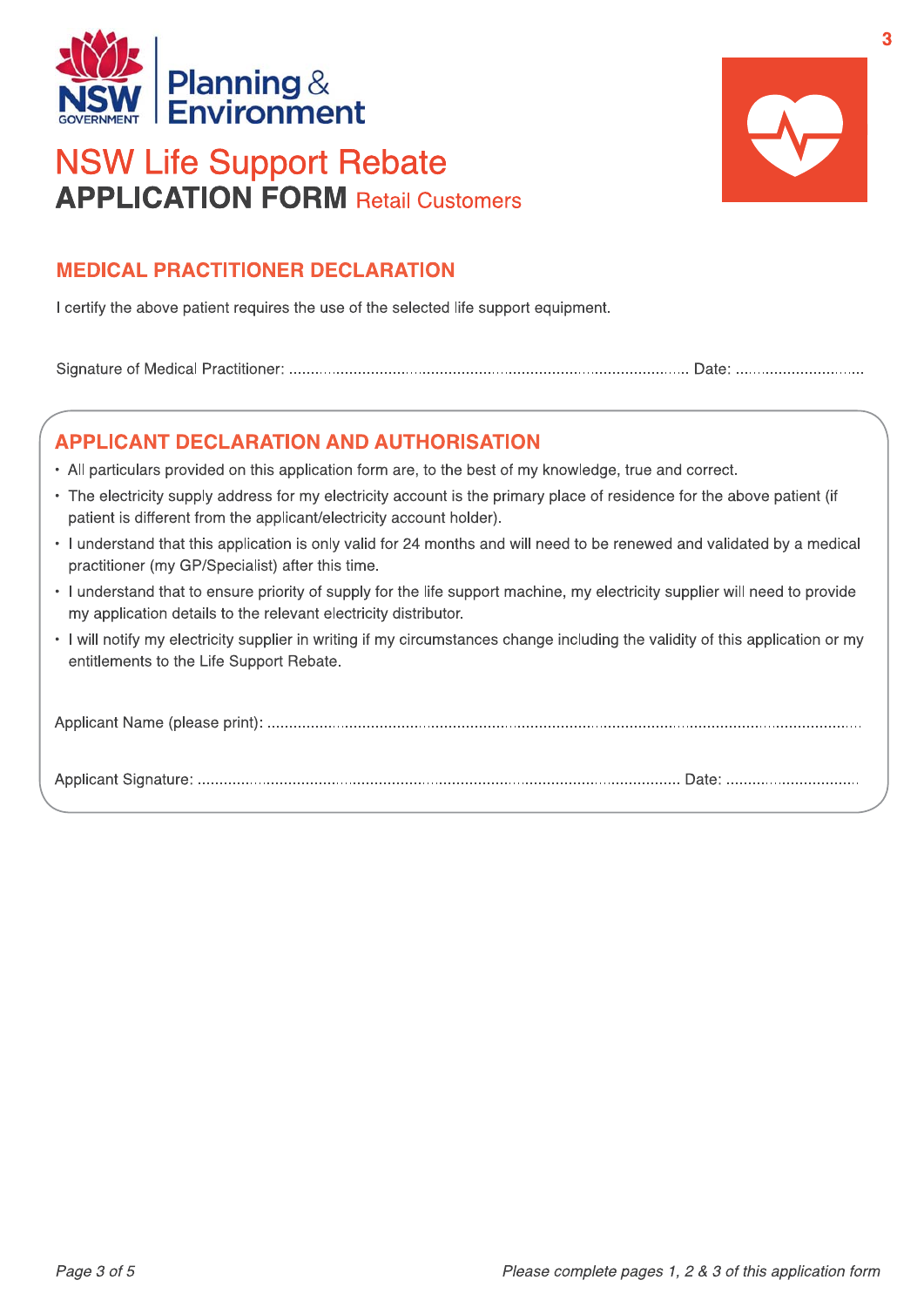



### **NSW Life Support Rebate CHECKLIST**

### PLEASE RETAIN THIS PAGE FOR YOUR OWN INFORMATION

Have you completed pages 1, 2 & 3, signed and dated your application form?

Once completed, this form should be posted to your electricity retailer.

This form is only valid for 2 years. You will be required to complete a new form every two years or if you change electricity providers.

The Life Support Rebate will be credited to your electricity bill each quarter.

Any questions regarding your Life Support Rebate should in the first instance be directed to your electricity retailer.

#### **ELIGIBILTY CRITERIA**

To be eligible for the Life Support Rebate a person must:

- be a resident in New South Wales: and
- be a customer of the retailer, or a long term resident of an on-supplied residential community, or a resident of an on-supplied retirement village, or a resident of an on-supplied strata scheme; and whose name appears on the electricity account for supply to his or her principal place of residence where approved equipment (see approved list in Attachment 1) is used by the customer or another person who lives at the same address; and
- submit a valid application form as provided by the Department of Planning and Environment (the Department), which will be made available to customers on the Department's website, duly signed by a registered medical practitioner (who is not the applicant) to verify that the use of the approved life support equipment is required at his or her principal place of residence.

#### **PRIVACY POLICY**

The personal information you provide in the application form is subject to the Privacy and Personal Information Protection Act 1998. It is being collected by the Department of Planning and Environment for purposes related to processing your application for an energy rebate and auditing the rebate program which may include surveying customer experiences. The Department of Planning and Environment will not disclose your personal information to anybody else unless authorised by law. Further information can be obtained from the Department of Planning and Environment website at www.planning.nsw.gov.au/privacy.

### **WHERE DO I SEND MY COMPLETED FORM?**

Send your application directly to your electricity retailer. The rebate will be paid from the day they receive your completed form.

Need help filling in this form? Call Service NSW on 137 788

**Support Services:** 

National Relay Service: 1300 555 727 **TTY Users: 133 677** Translation & Interpreter Services: 131 450 Dept. of Human Services (Centrelink): 132 300 Dept. of Veterans' Affairs (DVA): 133 254

More Information: www.resourcesandenergy.nsw.gov.au/rebates